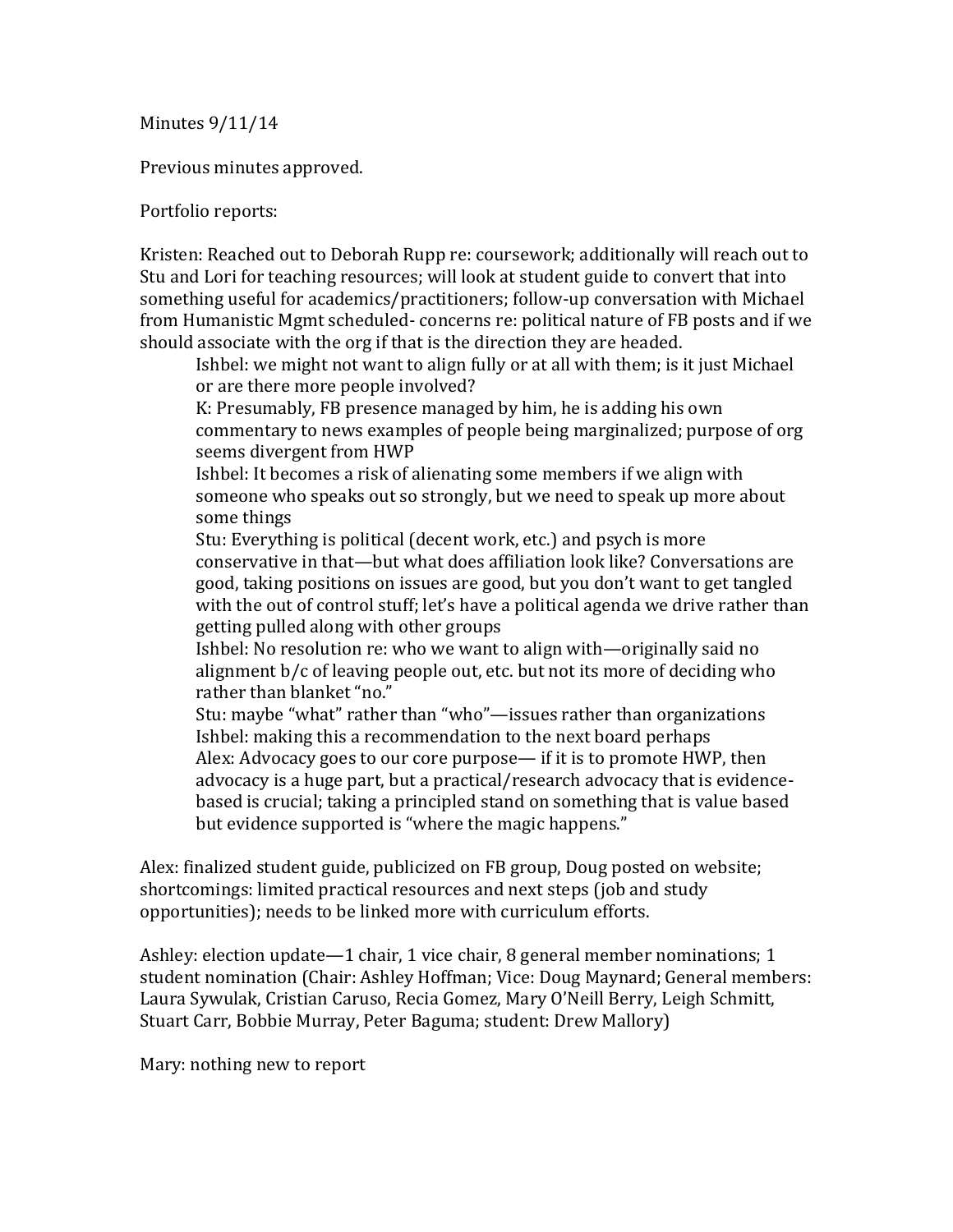Stu: Delphi looking for examples of current partnerships; mapping a way of identifying potential organizations to partner with; perhaps the next step a membership study to follow up with Ines survey – going to the membership to ask them about the other orgs where they are currently involved; will revisit soon

Drew Mallory joined meeting- (Exec board intros): will send a brief outline via email b/c of technical difficulties and we will try to connect again, especially when Doug can be present

Doug (via email to Ishbel): 249 members from 35 countries; our 1st member from Serbia

Ines: member benefits survey summary; emailed everyone who had questions/issues and feedback in more detail than the general membership received, including encouragement to run for the board; Google document will be completed after a few final questions

- 1. Clarifying what HWP is, and to whom it applies: What is it that we actually want to promote? If our primary goal is to bring about change in IO psych, drawing a clear line between who is and who isn't a Hum Work Psychologist isn't worth it; rather, we should be sure to show that HWP can be incorporated into everything; it's your methods, research, engagement in certain topics. In that way, it's more of a content area or approach than a separate group of people. We should come up with a way of talking about ourselves that is inclusive of a lot of different types of people and work and research; don't be a cult!
	- a. Alex: perhaps we can refer to other stories and people who are out there doing this and have been for awhile, and share those as a "who we are" rather than the "same old stories;" bring together what's already been done and put it under a single banner as "HWP" – draw a silo horizontally instead of vertically and start to point out the similarities
	- b. Stu: we know we don't own this stuff, but we have a facilitation role to say what we haven't done/where the holes are, and how can we use what has been done to show what hasn't? (Advocacy)
	- c. Ines: will propose this as a goal to be more explicit about what HWP is and isn't and promote that as well
	- d. Alex: play up how many diverse well-recognized people are involved in order to bring down the hesitancy to get involved
	- e. Ishbel: we're already well done the path- we've come far in 2 years! We are an example of how our discipline is expanding in IOP
- 2. Changing the portfolios around?
	- a. Focus on research
		- i. Initiating collaborative research, existing research and connecting research
	- b. Focus on practice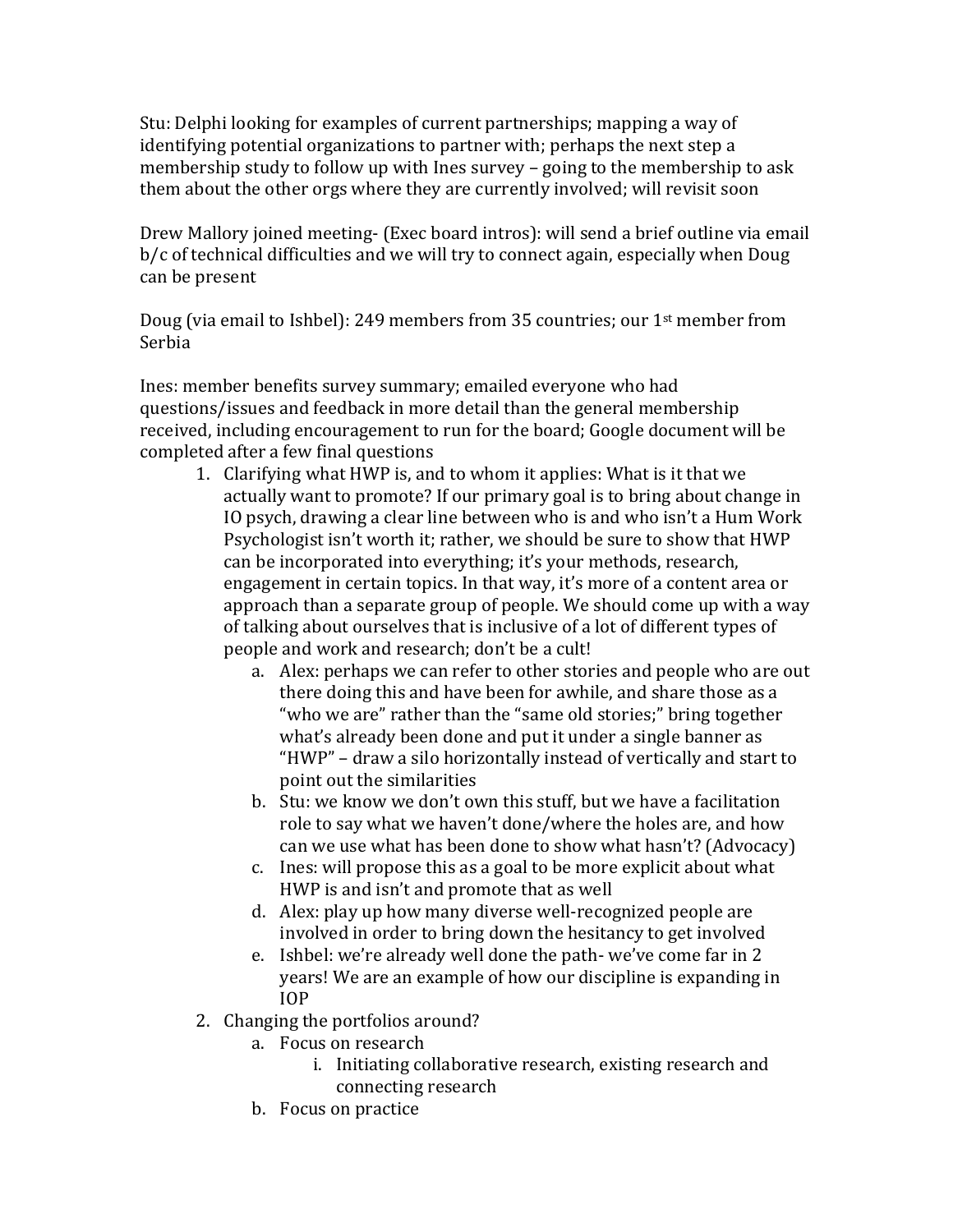- i. Initiating collaborative practice, existing practice and connecting practice
- c. One single communication/media portfolio instead of spread between 3 people
	- i. Ashley: seems blog/communication/newsletter could be combined but website could be separate
- 3. Creating a database
	- a. Kristen: we already have a list of related orgs; a list of pubs (need updated); a list of conferences (continual updates needed); placeholders exist for internship and job opportunities; good starting place to move forward from
- 4. Get members to send us abstracts/articles to be put on website/blog
	- a. Ishbel: how would we get this information? perhaps create an online form that people could fill in and upload articles that they've published (give own tags, etc.); how would we encourage people to actually do that (sending emails, etc.)
	- b. Ines: could we link up with research gate to make these updates happen automatically?
	- c. We will propose these for the next board and they can do with that as they please
- 5. Start a dedicated HWP journal
	- a. Now probably isn't the right time to do it rather, publish in highimpact journals first (via Tara's comment)
	- b. Stu: I think it's important for us to pitch stuff at high impact journals, but Stu & Mac were discussing dedicated HWP journal and talked about having a dedicated state of the art HWP review every couple of years, which would make HWP rise in it's impact factor quickly; too difficult to get published in mainstream journal
	- c. Ishbel: academic psychs are going to go for a 3 or 4 star journal, not a low-impact topical journal
	- d. Alex: why isn't HWP able to get into high impact journals? They already are in many journals, but they aren't publicized in HWP as much – need to be publicized more; what are barriers to publication? Is it methods, and how do we give ways for people to explain threats to validity unique to HWP research and why they aren't threats or should be "forgiven" in our work; at least some things to account for when you're trying to publish
	- e. Stu: implicit bias that HWP isn't "real" IO psych; would it be worth testing the waters (4 or 5 papers every 2 years to generate a buzz)?
	- f. Ishbel: likely to be people later in the careers  $b/c$  publishing in high impact journals is the only thing that counts academically
	- g. Doug: the type of institution matters in regards to the type of publication needed, so not everyone needs a top-tier pub; weigh this in terms of time and energy against other initiatives, but it does seem like something that is more manageable (bi-annual)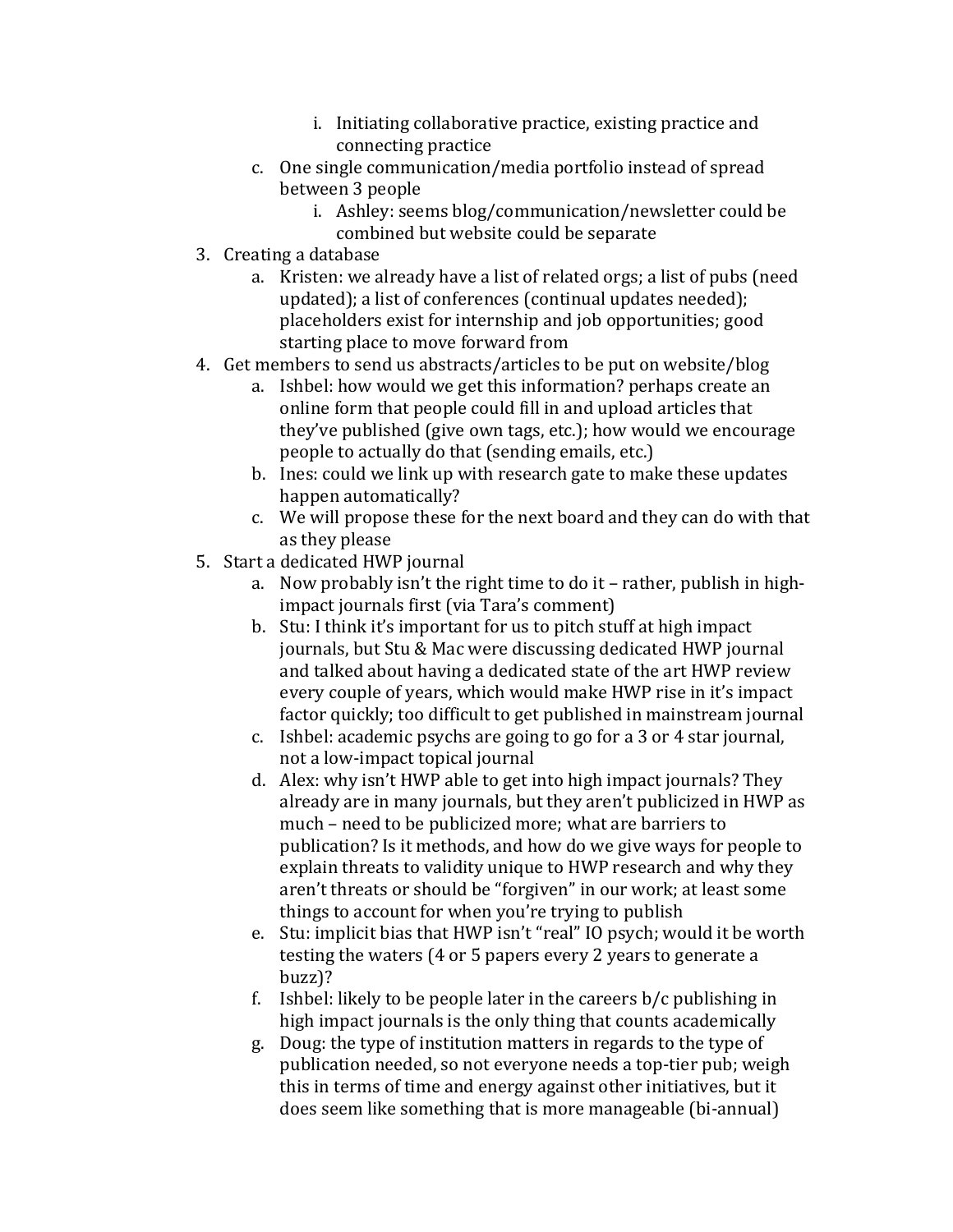and it allows us to be more rigorous in a good way, but still being mindful of challenges of HWP research- make sure we're having good peer-review processes, but also give good feedback, etc.

- h. Ines: Should this be presented as a debate to the new board?
- i. Alex: Could JPRP focus on this? Do you have to have a focus on the Pacific to publish there?
- j. Stu: Global journal designed to appeal to Pacific Rim readers
- k. Alex: If JPRP wanted to relax its regional focus for a special issue of just "prosocial IO" then it could serve as a venue for what we're talking about, esp with the fact that JPRP is already established with a variety of indices
- l. Stu: special issues already contracted out for the next few years so it'll have to be a discussion with them
- m. Ines: capture this discussion and the new board will take it forward
- 6. Animal welfare issue: Leigh Schmitt asks if animal welfare is something that is HWP?
	- a. If it is volunteers working in animal welfare, yes. But if animal welfare is the question, then probably not. Leigh Schmitt would like to dialogue about this
	- b. Ishbel: I'm not sure how "psychology" include animal welfare
	- c. Mary: Perhaps animal welfare is an example of humanitarian work, not necessarily the animals, but the work is humanitarian in nature- if we're saying that HWP is workers regardless of the field, we'd include animal welfare in that
	- d. Alex: animal welfare is an integral part of sustainable human development in terms of a shared planet, and so environmental sustainability is related to human sustainability (as highlighted in SDGs), inevitably linking animal welfare into HWP; ultimately, it's how animal welfare benefits human sustainability, particularly in alignment with the UN
	- e. Ines: perhaps writing a blog entry about that to guide the questions a bit more to make the link between animal welfare and human welfare
	- f. Ishbel: interim step to ask her what her ideas are—don't promise to write ideas on the blog without identifying intent; maybe not the time to put it on the blog b/c our blog isn't all that well followed
	- g. Ines: will follow-up with what she actually means and report back
- 7. Additional questions:
	- a. Mailer to listserv of psych depts. worldwide?
	- b. Put new membership locations on the website?
		- i. Ishbel: do both!